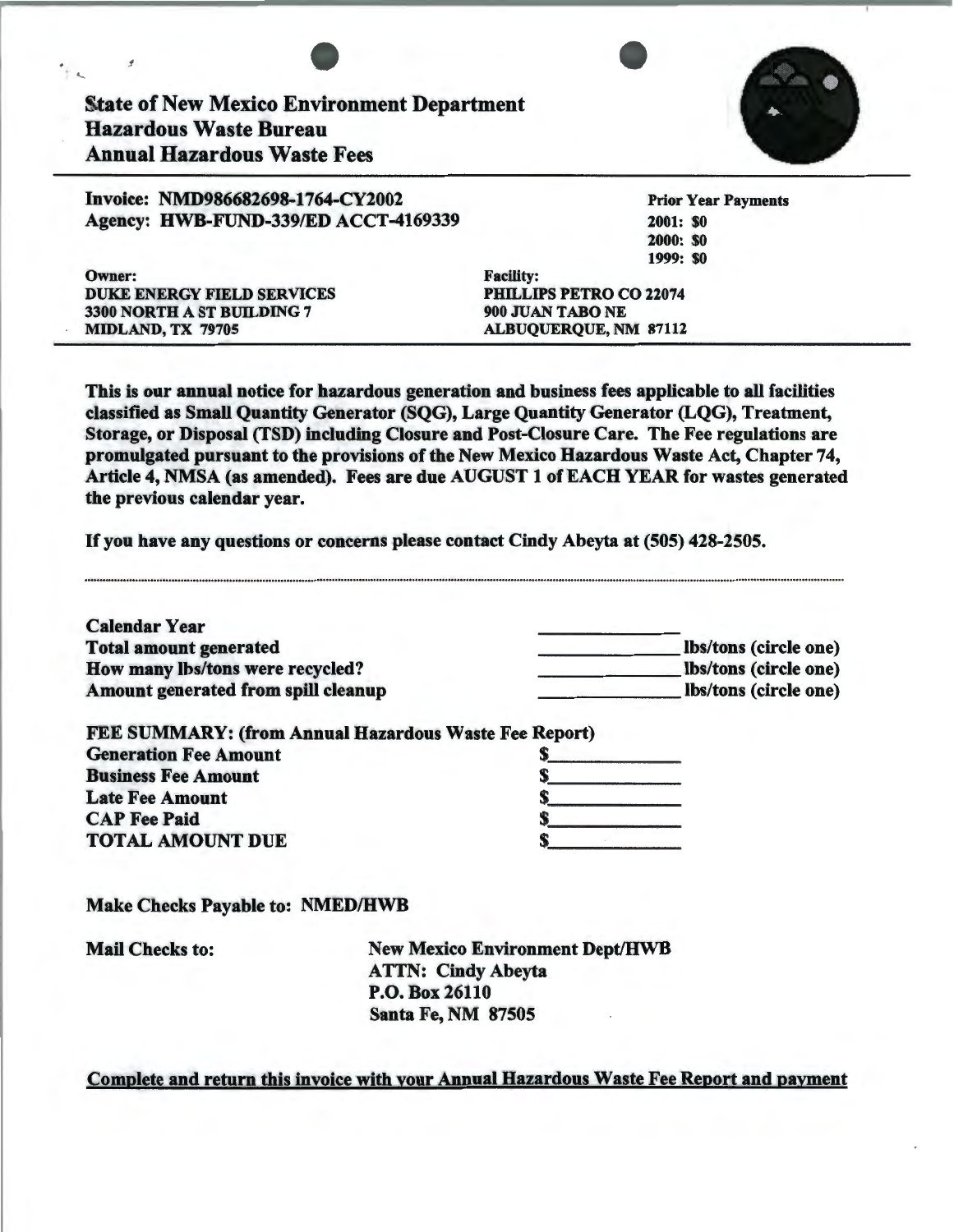# NEW MEXICO ENVIRONMENT DEPARTMENT HAZARDOUS WASTE BUREAU ANNUAL HAZARDOUS WASTE FEE REPORT Note: Complete and return this report with your invoice and payment

**SECTION I: FACILITY INFORMATION AND IDENTIFICATION** Please review the facility information provided. Please make corrections as needed.

| <b>Facility Name:</b>    | <b>PHILLIPS PETRO CO 22074</b> |                             |
|--------------------------|--------------------------------|-----------------------------|
| <b>EPA ID Number:</b>    | NMD986682698                   | <b>NMED ID Number: 1764</b> |
| <b>Facility Address:</b> | 900 JUAN TABO NE               |                             |
|                          | <b>ALBUQUERQUE</b>             | 87112                       |
| <b>County:</b>           | <b>BERNALILLO</b>              |                             |
| <b>Mailing Address:</b>  | 3300 NORTH A ST BUILDING 7     |                             |
|                          | MIDLAND, TX 79705              |                             |
| <b>Facility Contact:</b> |                                |                             |
| <b>Title:</b>            |                                | <b>Phone Number:</b>        |
| <b>Reporting Date:</b>   |                                |                             |

The New Mexico Hazardous Waste Generation Fee is comprised of two parts: a Business Fee and a Generation Fee. The Business Fee is determined by your generator status and the Generation Fee is determined by the amount of non-recycled hazardous waste, which is generated by the facility. It is important to note that your generator status is determined by adding the recycled and non-recycled hazardous waste generated by your facility each month.

Detailed regulations covering the annual hazardous waste fees are defined at 20.4.3 NMAC. If you have any questions concerning the annual hazardous waste fees, please contact the Hazardous Waste Bureau at (505) 428-2500.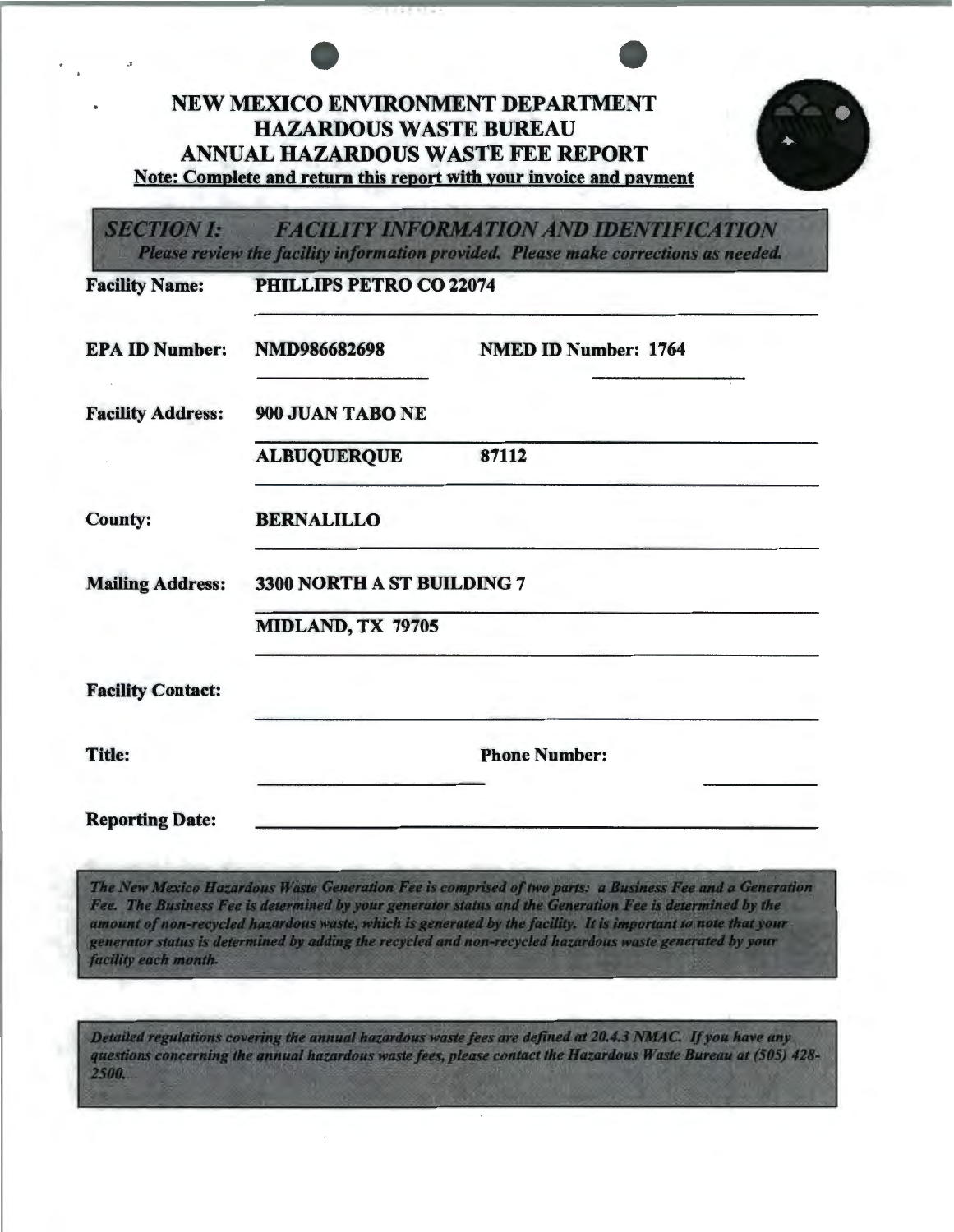### **SECTION II: ANNUAL GENERATION CALCULATIONS**

To calculate the annual waste generation amounts, use the schedule below. Enter the total pounds of hazardous waste generated per month and then subtract the pounds of recycled hazardous waste per month. The difference is the amount of non-recycled hazardous waste generated.

|                      |                        |                | Calendar Year: |                         |              |
|----------------------|------------------------|----------------|----------------|-------------------------|--------------|
|                      | <b>Total Hazardous</b> |                |                |                         | Non-Recycled |
| <b>Month</b>         | Waste (lb)             |                | Recycled (lb)  |                         | $(lb)$       |
| January              |                        |                |                | $\qquad \qquad =\qquad$ |              |
| February             |                        |                |                | $=$                     |              |
| March                |                        | $\blacksquare$ |                | $=$                     |              |
| April                |                        |                |                | $\equiv$                |              |
| May                  |                        |                |                | $=$                     |              |
| June                 |                        |                |                | $=$                     |              |
| July                 |                        |                |                | $=$                     |              |
| August               |                        |                |                | $=$                     |              |
| September            |                        |                |                | $=$                     |              |
| October              |                        |                |                | $=$                     |              |
| November             |                        |                |                | $=$                     |              |
| December             |                        |                |                | $=$                     |              |
| <b>Annual Totals</b> |                        |                |                |                         |              |

### **GENERATION STATUS DETERMINATION SECTION III:**

Determine your generator status using the largest amount of total hazardous waste generated during any one calendar month (from first column in Section II).

### *GENERATOR STATUS:*

- $\frac{1}{25}$  If you generate 220 lbs (100 kg) or less of hazardous waste (recycled and non-recycled) in any one month, you are a Conditionally Exempt Small Quantity Generator (CESQG).
- If you generate more than 220 lbs (100 kg) but less than 2,206 lbs (1,000 kg) of hazardous waste<br>  $\star$  (recycled and non-recycled) in any one month, you are a Small Quantity Generator (SQG).
- 
- \* If you generate more than 2,205 lbs  $(1,000 \text{ kg})$  of hazardous waste (recycled and non-recycled) in any one month, you are a Large Quantity Generator (LQG).

## NOTE: IF YOU ARE A CESQG, YOU DO NOT OWE ANY FEES. PLEASE COMPLETE THE CERTIFICATION SECTION OF THIS FORM AND RETURN TO OUR OFFICE.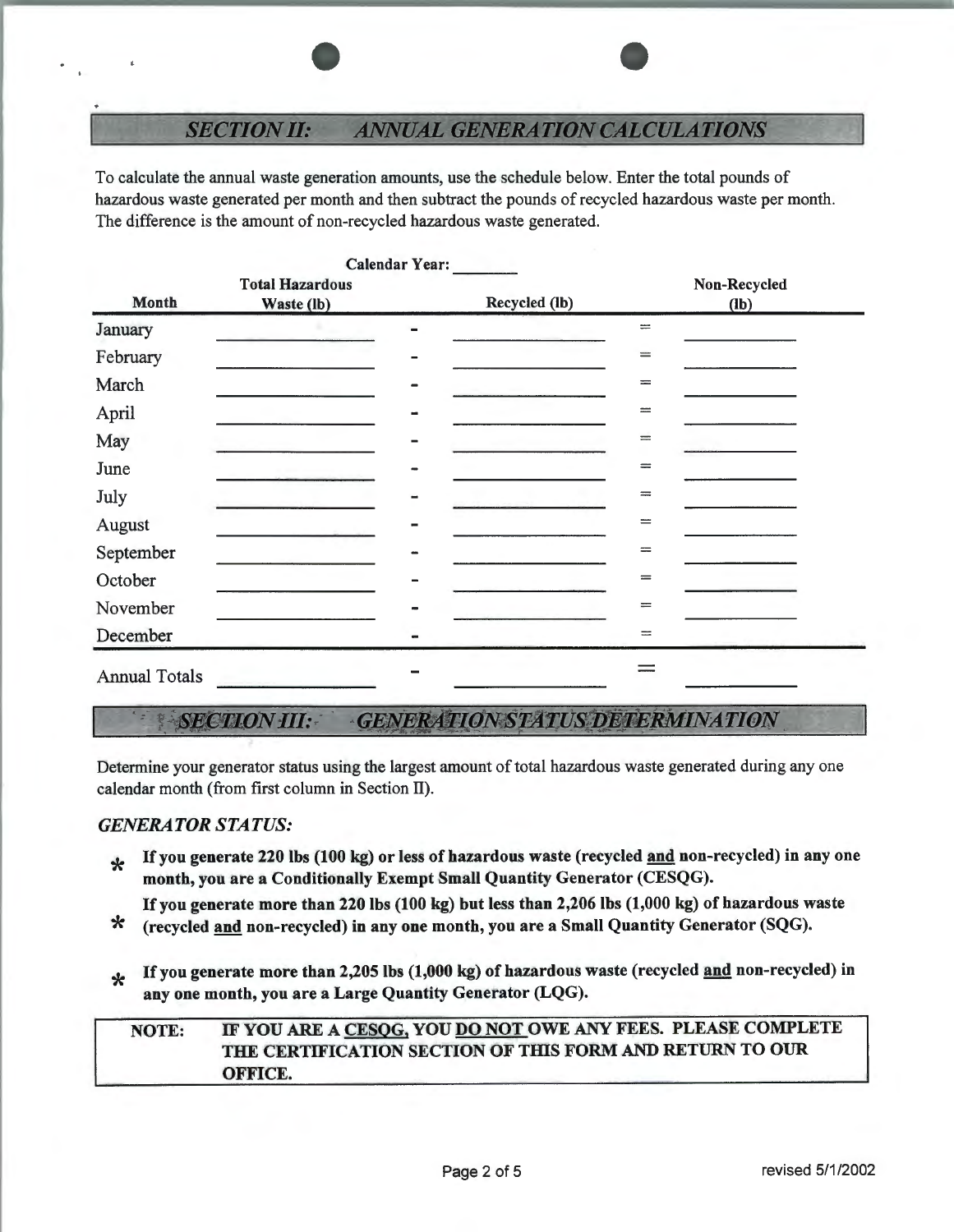### **SECTION IV: BUSINESS FEES**

Based on the generator status determined from Section III, check the appropriate category for this facility and pay the appropriate Business Fee.

> Conditional Exempt Small Quantity Generator -··-·---.. --... - no fees due Small Quantity Generator<br>
> Large Quantity Generator<br>
> \$2.500.00 Large Quantity Generator

#### **ANNUAL GENERATION FEES SECTION V:**

- 1. Conditionally Exempt Small Quantity Generators do not owe any annual generator fees.
- 2. Small Quantity Generators shall pay the following fees based on the average monthly amount of non-recycled hazardous waste generated.

Annual total non-recycled hazardous waste from Section II divided by twelve equals monthly average

 $\ln l \cdot 12 =$  pounds per month

| $1 - 500$ pounds/month       |  | 35.00    |
|------------------------------|--|----------|
| $501 - 1,000$ pounds/month   |  | \$100.00 |
| $1,001 - 2,205$ pounds/month |  | \$250.00 |
|                              |  |          |

If  $\leq$  2,206 pounds/month, enter appropriate fee:  $-1$ 

3. Large Quantity Generators at a site shall pay the following fees for non-recycled hazardous waste generated for the reporting year, if both hazardous waste and hazardous wastewater were generated at the site, the generator must determine the amounts for each to calculate the fee. Use the following fee schedules for these calculations.

|     | pounds for the reporting year $X$ \$ 0.01 =                                                                          |  |
|-----|----------------------------------------------------------------------------------------------------------------------|--|
| and |                                                                                                                      |  |
| b.  | \$ 0.01 per ton of wastewater designated a hazardous waste solely because it exhibits a<br>hazardous characteristic. |  |
|     | tons for reporting year $X$ \$ 0.01 =                                                                                |  |
|     |                                                                                                                      |  |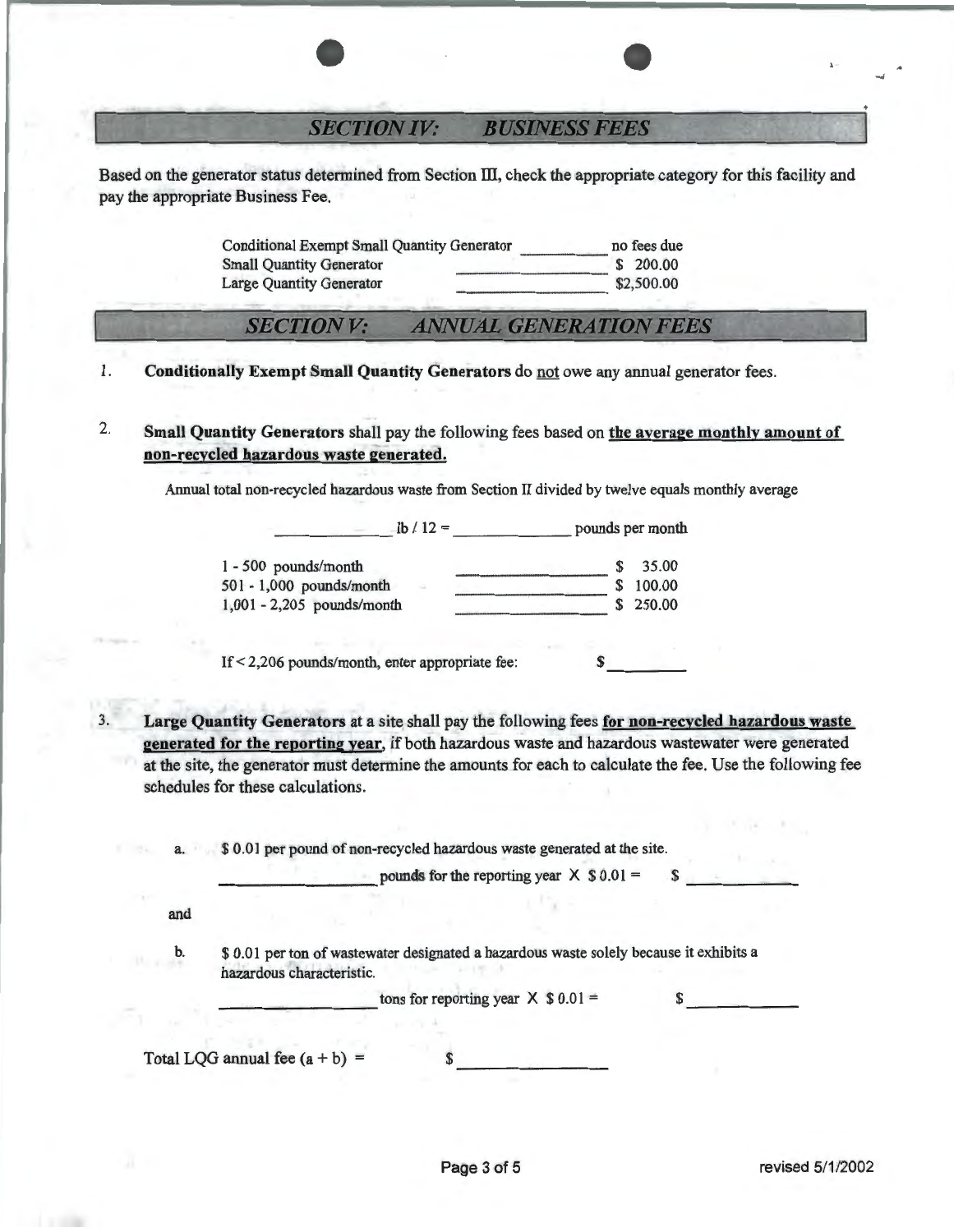**SECTION VI: PAST DUE FEES** 

Fees owed for previous years are calculated the same as above and are then multiplied by 1%. The **sum** of the annual business fee (Section IV) and the generation fee (Section V) are **multiplied** by the number of months that the fee is past due:

Business Fee + Generation  $X$  1%  $X$  Number of months past due = Late Fee

Example:  $(S200 + S35)$  X 0.01 X 10 Months = \$23.50

This late fee is added to the business fee, the generation fee, and the administration charge of \$100 to determine the total past due fee owed for that year:

Business Fee + Generation + Late Fee +  $$100 = Total Past Due Fe$ 

Example:  $$200.00 + $35.00 + $23.50 + $100.00 = $358.50$ 

If you are paying past due fees for multiple years, you pay the administration charge one time only. The fees for each year are due on August 1st of the following year.

Example: Fees for 2000 were due on August 1, 2001. Please calculate past due fees and enter them below:

| <b>1996 Fees</b>                |        |
|---------------------------------|--------|
| <b>1997 Fees</b>                |        |
| <b>1998 Fees</b>                |        |
| 1999 Fees                       |        |
| <b>2000 Fees</b>                |        |
| <b>2001 Fees</b>                |        |
| <b>2002 Fees</b>                |        |
| Administrative Fee              | 100.00 |
| <b>Total Past Due Fees Owed</b> |        |

**CAP FEES SECTION VII:** 

CAP Fees: The aggregate amount of annual generation and business fees to be paid per person [as defined at 20.4.3.107(B)(12) NMAC] for any year based on this Part (20.4.3 NMAC) shall be limited to:

| One facility             | \$35,000.00 |
|--------------------------|-------------|
| Two facilities           | \$50,000.00 |
| Three or more facilities | \$65,000.00 |
|                          |             |

If your facility generates non-recycled hazardous waste in amounts which will result in a total fee greater than the amounts given in the above table, you only pay the CAP Fee indicated. These CAP Fees does not apply to late fees.